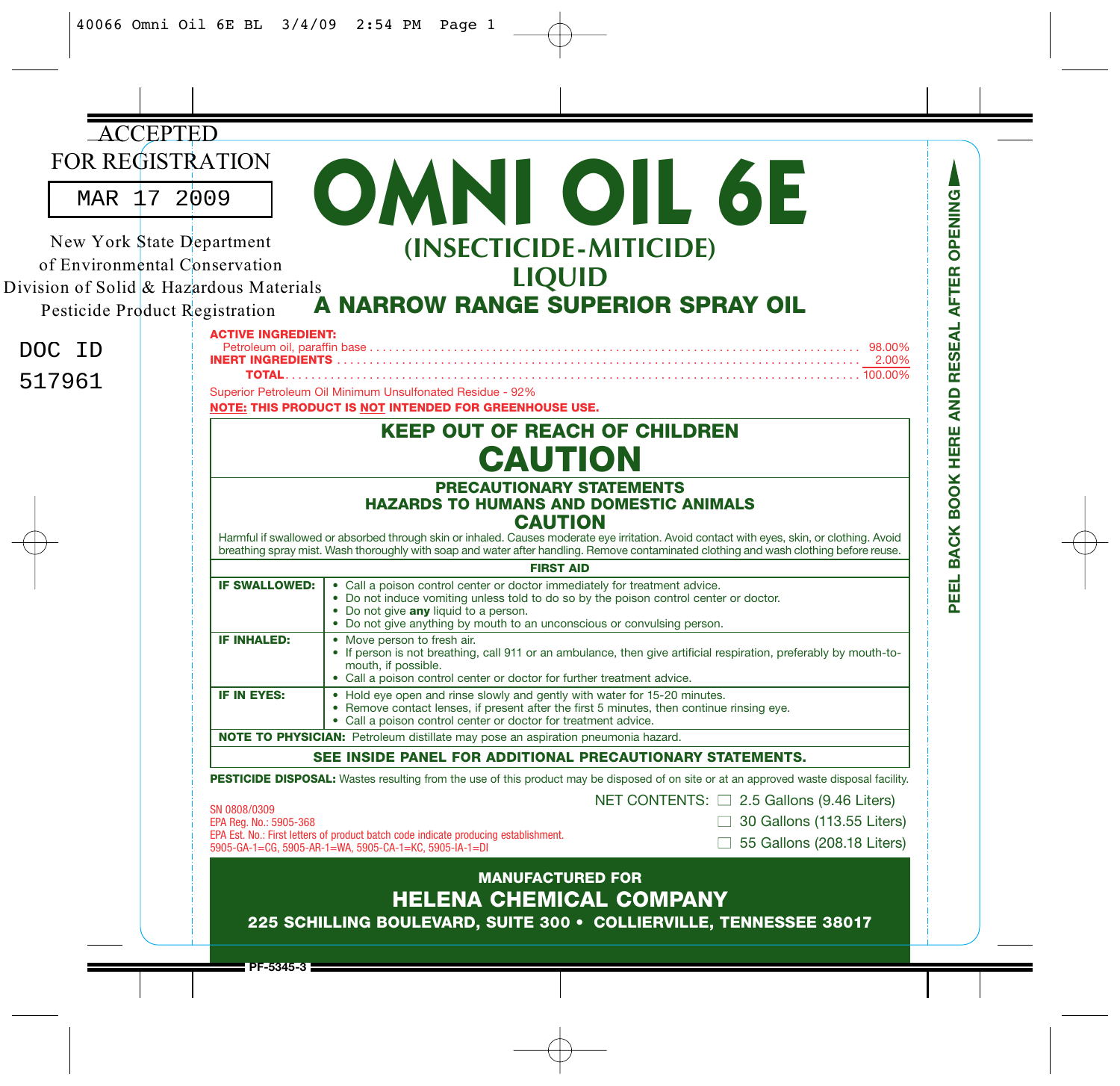## **PERSONAL PROTECTIVE EQUIPMENT**

Some materials that are chemical-resistant to this product are listed below. If you want more options, follow the instructions for Category *E* on an EPA chemical resistance category selection chart.

Applicators and other handlers must wear:

- Long-sleeved shirt and long pants
- Chemical-resistant gloves, such as Barrier Laminate, Nitrile Rubber, Neoprene Rubber or Viton.
- Shoes plus socks

Follow manufacturer's instructions for cleaning/maintaining PPE. If no such instructions for washables, use detergent and hot water. Keep and wash PPE separately from other laundry.

When handlers use closed systems, enclosed cabs, or aircraft in a manner that meets the requirements listed in the Worker Protection Standard (WPS) for agricultural pesticides [40 CFR 170.240(d)(4-6)], the handler PPE requirements may be reduced or modified as specified in the WPS.

## **USER SAFETY RECOMMENDATIONS**

Wash hands before eating, drinking, chewing gum, using tobacco or using the toilet.

## **ENVIRONMENTAL HAZARDS**

This product is toxic to fish. For terrestrial uses, do not apply directly to water, or to areas where surface water is present or to intertidal areas below the mean high water mark. Do not contaminate water by cleaning of equipment or disposal of washwaters.

## **PHYSICAL OR CHEMICAL HAZARDS**

Do not use, pour, spill or store near heat or open flame.

## **CHEMIGATION PROHIBITION**

Do not apply this product through any type of irrigation system.

## **DIRECTIONS FOR USE**

It is a violation of Federal Law to use this product in a manner inconsistent with its labeling.

Do not apply this product in a way that will contact workers or other persons, either directly or through drift. Only protected handlers may be in the area during application. For any requirements specific to your State or Tribe, consult the agency responsible for pesticide regulation.

### **AGRICULTURAL USE REQUIREMENTS**

Use this product only in accordance with its labeling and with the Worker Protection Standard, 40 CFR part 170. This Standard contains requirements for the protection of agricultural workers on farms, forests, nurseries, and greenhouses, and handlers of agricultural pesticides. It contains requirements for training, decontamination, notification, and emergency assistance. It also contains specific instructions and exceptions pertaining to the statements on this label about personal protective equipment (PPE). The requirements in this box only apply to uses of this product that are covered by the Worker Protection Standard.

Do not enter or allow worker entry into treated areas during the restricted-entry interval (REI) of 4 hours.

PPE required for early entry to treated areas that is permitted under the Worker Protection Standard and that involves contact with anything that has been treated, such as plants, soil, or water, is:

• Coveralls

- Chemical-resistant gloves, such as Barrier Laminate or Nitrile Rubber or Neoprene Rubber, or Viton.
- Shoes plus socks.

# **NON-AGRICULTURAL USE REQUIREMENTS**

The requirements in this box apply to uses of this product that are NOT within the scope of Worker Protection Standard for agricultural pesticides (40 CFR Part 170). The WPS applies when this product is used to produce agricultural plants on farms, forests, nurseries, or greenhouses. Keep unprotected persons out of treated areas until sprays have dried.

٦

Do not contaminate water, food **STORAGE:** Keep container well and phytotoxicity. Protect from e **PESTICIDE DISPOSAL:** Waste waste disposal facility.

**S**

**CONTAINER DISPOSAL:** Triple of in a sanitary landfill, or, by oth

**OMNI OIL 6E** is an especially refi stage.

When using this product in combin tations for the products involved.

This product is intended for use  $$ concentrate application equipmen 100 gallons of dilute spray basis.

When applying by ground equipme coverage. The goal is to use enou tom of all of the leaves and stems acre is for mature trees and vines immature plants. Application rates per acre on the per 100 gallon bas tion is recommended at 1 gallon p rate would contain 4 gallons per a stage. Typical spray gallonages pe lons for concentrate and 5-100 ga

**AIR APPLICATION:** Apply the qu per acre except where indicated c recommended only if growing and

- (1) Add enough water to the mixin
- (2) Add micronutrients and other  $\epsilon$ oughly so that they are comple of pesticide and water is obtai
- (3) Maintain agitation of the mix u solution stands for more than :
- (4) Ensure that spray equipment is

For foliage application, the spray t fur sprays with **OMNI OIL 6E** on **OIL 6E** until sufficient time has ela it may be used in combination on (before the scales slip, or at, or p green) period. If in doubt, spray  $a \mid$ ficient time has not elapsed, burn ing. It is recommended that a sm continuing to spray. Do not use **C** below 32° F (usually nighttime low above 35°F and are free from moi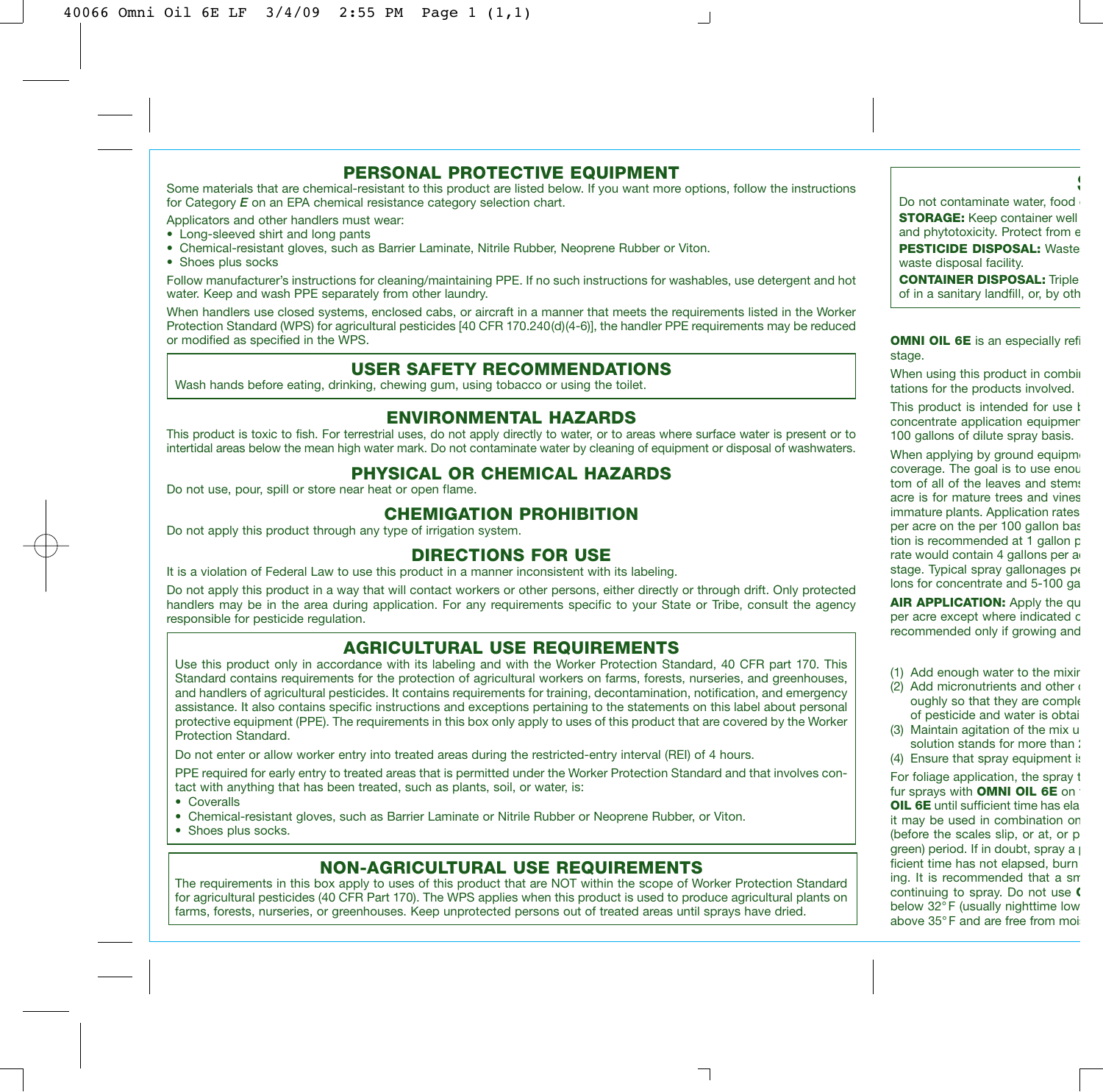ons, follow the instructions

bles, use detergent and hot ments listed in the Worker uirements may be reduced

rface water is present or to or disposal of washwaters.

rough drift. Only protected Tribe, consult the agency

d, 40 CFR part 170. This series, and greenhouses, tification, and emergency this label about personal re covered by the Worker

ard and that involves con-

4 hours.

Viton.

**STORAGE AND DISPOSAL**

Do not contaminate water, food or feed by storage and disposal.

**STORAGE:** Keep container well sealed. Do not contaminate with water or other solutions to avoid loss of emulsification and phytotoxicity. Protect from excessive heat.

**PESTICIDE DISPOSAL:** Wastes resulting from the use of this product may be disposed of on site or at an approved waste disposal facility.

**CONTAINER DISPOSAL:** Triple rinse (or equivalent). Then offer for recycling or reconditioning, or puncture and dispose of in a sanitary landfill, or, by other procedures approved by state and local authorities.

# **GENERAL INFORMATION**

**OMNI OIL 6E** is an especially refined Phytonomic Oil Contact Insecticide. It is for use on plants in foliage or the dormant stage.

When using this product in combination with other pesticides as directed on this label, observe appropriate cautions, limitations for the products involved.

This product is intended for use by the commercial grower or commercial applicator in conventional hydraulic sprayers, concentrate application equipment, ground applicators or aerial. The rates of **OMNI OIL 6E** are recommended on a per 100 gallons of dilute spray basis.

When applying by ground equipment, dilute or concentrate, use the recommended amount in sufficient water for thorough coverage. The goal is to use enough spray solution to completely penetrate the leaf canopy and cover both top and bottom of all of the leaves and stems until wet but without significant runoff. Any guidance on volume of spray solution per acre is for mature trees and vines with normal foliage cover. Spray volume should be reduced proportionally for smaller, immature plants. Application rates applied by concentrate methods should equal the total amount of **OMNI OIL 6E** applied per acre on the per 100 gallon basis except where the actual concentrate rates are specified. (Example: If a dilute application is recommended at 1 gallon per 100 gallons and it requires 400 gallons per acre for proper coverage, the concentrate rate would contain 4 gallons per acre). The optimum spray gallonage is dependent on tree or crop size, density and growth stage. Typical spray gallonages per acre range from, but are not limited to 100-3000 gallons for dilute spray, 20-100 gallons for concentrate and 5-100 gallons for aerial.

**AIR APPLICATION:** Apply the quantity of product indicated in sufficient water to make a minimum of 20 gallons of spray per acre except where indicated otherwise. Because air application is not as efficient as ground sprays for trees, they are recommended only if growing and/or soil conditions indicate a ground application to be infeasible.

# **MIXING INSTRUCTIONS**

- (1) Add enough water to the mixing tank for proper agitation.
- (2) Add micronutrients and other desired pesticides. If dry pesticide products are used, mix the materials with water thoroughly so that they are completely dispersed in the mixing tank. DO NOT add **OMNI OIL 6E** before a uniform mixture of pesticide and water is obtained.
- (3) Maintain agitation of the mix until the spray is applied. Flush any spray mix remaining in hoses back into the tank if the solution stands for more than 20 minutes.
- (4) Ensure that spray equipment is thoroughly clean so that residues from other applications do not remain.

For foliage application, the spray tank must be free of any sulfur residue before using **OMNI OIL 6E**. Do not combine sulfur sprays with **OMNI OIL 6E** on foliage and do not follow a previous application of sulfur or apply sulfur following **OMNI OIL 6E** until sufficient time has elapsed for safety (at least 30 days) except in the Northwest (Oregon and Washington) where it may be used in combination on Pears as a Post Harvest (after all fruit is off the tree), Dormant, and Delayed Dormant (before the scales slip, or at, or prior to bud swell) treatment and on Apples prior to or up to the Delayed Dormant (1/2" green) period. If in doubt, spray a portion of one tree previously treated with sulfur, using 1 quart to 25 gallons water. If sufficient time has not elapsed, burn will show in several days. When temperatures are above 90° F use caution when applying. It is recommended that a small area be treated and observed. Allow enough time for symptoms to appear before continuing to spray. Do not use **OMNI OIL 6E** when temperatures are above 95° Fahrenheit. When temperatures drop below 32° F (usually nighttime lows), do not spray tree and vine crops until daytime temperatures have warmed to a point above 35° F and are free from moisture due to melting frost or heavy dews. Do not use in combination with or immediately

before or after spraying with uct containing sulfur. Applica result in oil injury.

#### **ALFALFA (Seed Crop Only**

of 10 gallons per acre by air increase the effectiveness of to those herbicides/desiccan

#### **ALMONDS, APRICOTS, CH**

Delayed Dormant: Dilute spra Scale, Frosted Scale, Italian F Insects, Eggs of Aphids, Red 4-6 gallons per acre in a min San Jose Scale - 4-8 gallons Pacific, European Red and Concentrate: 4 - 6 gallons pe of product in a minimum of 2 water. Concentrate spray: 6 lons of spray.

**NOTE: For applications o** lons of spray mixture or 1.5% insecticides.

**APPLES: Rust Mite: Delayed** 

**APPLES and PEARS:** Dorm

(Rust Mites, Apples only-dela spray: use  $4$  to  $6$  gallons in  $\varepsilon$ and European Red Mites – 1 lons per acre in a minimum o mum of 20 gallons of spray  $\mathfrak k$ 

Dormant: (Washington and O sulfur or lime sulfur at the lab ommended rate of sulfur or l gallons of oil plus sulfur or lir oil plus the label recommend

## **CAUTION:** Oil plus sulfur or

**ASPARAGUS, BEANS, BEI** Larvae, Leafminers, and Cert

**AVOCADOS:** For Mites and T enough spray for thorough co 1-18 gallons per acre in 50 to tion, use 1-18 gallons per acr it is recommended that a small tinuing to spray.

#### **BANANAS, PLANTAINS:** F

20-100 gallons water per acr disease first appears and con peratures exceed 80°F as inj temperature at time of applica whereas unbagged fruit may venting its formation by the c

rker Protection Standard uce agricultural plants on prays have dried.

 $\Box$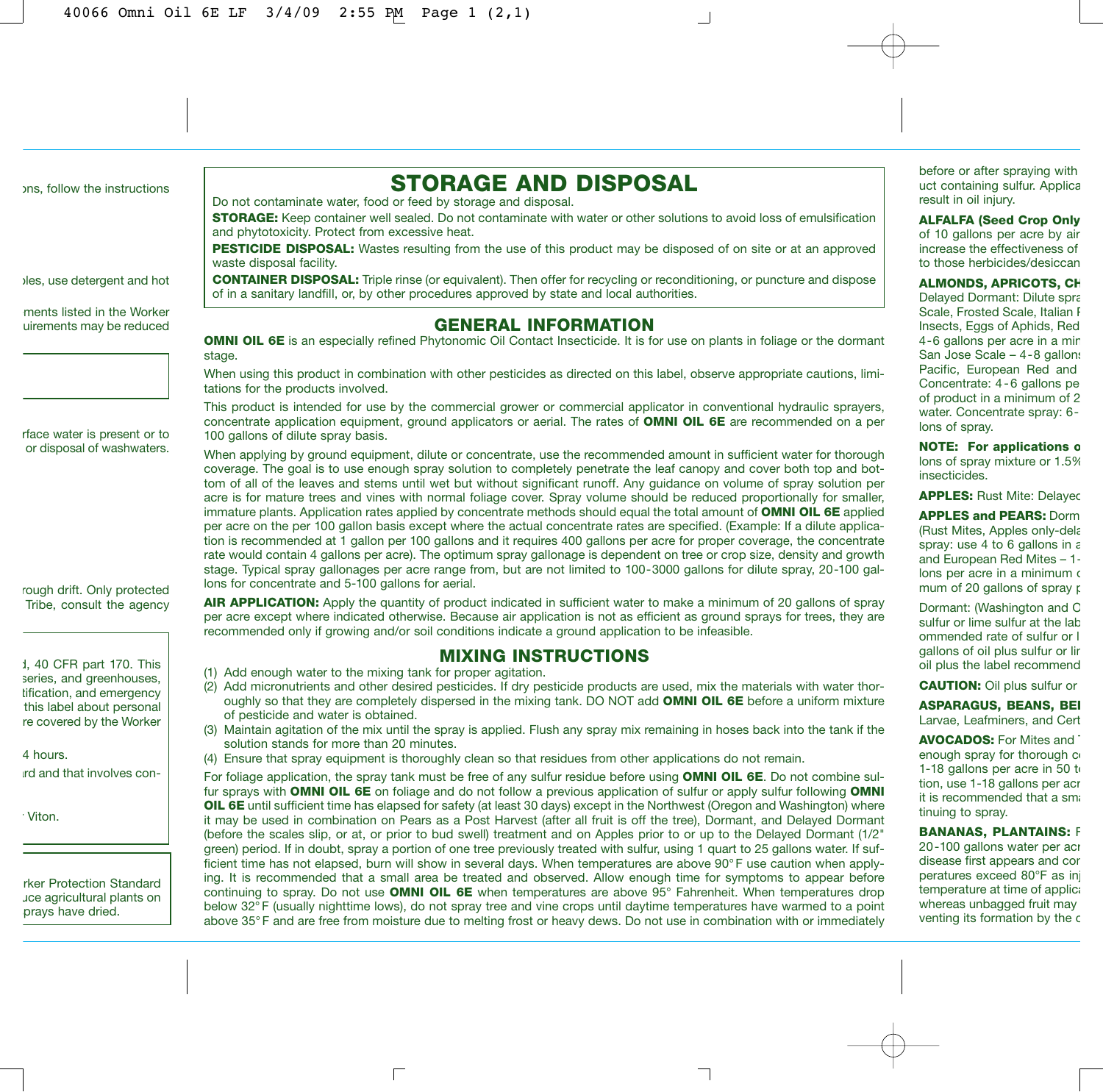to avoid loss of emulsification

d of on site or at an approved

ning, or puncture and dispose

plants in foliage or the dormant

serve appropriate cautions, limi-

onventional hydraulic sprayers, **6E** are recommended on a per

: in sufficient water for thorough py and cover both top and boton volume of spray solution per uced proportionally for smaller, mount of **OMNI OIL 6E** applied ed. (Example: If a dilute applicaoper coverage, the concentrate or crop size, density and growth ns for dilute spray, 20-100 gal-

minimum of 20 gallons of spray round sprays for trees, they are feasible.

x the materials with water thor-**IL 6E** before a uniform mixture

n hoses back into the tank if the

#### ns do not remain.

**II OIL 6E.** Do not combine sulor apply sulfur following **OMNI** (Oregon and Washington) where Dormant, and Delayed Dormant p to the Delayed Dormant (1/2" quart to 25 gallons water. If sufe 90° F use caution when applyor symptoms to appear before nheit. When temperatures drop ratures have warmed to a point combination with or immediately

before or after spraying with dinitro compounds, fungicides such as Captan, Folpet, Dyrene, Morestan or any other product containing sulfur. Application to trees weakened by disease, drought, driving winds or high nitrogen applications may result in oil injury.

**ALFALFA (Seed Crop Only):** Use 1 quart per acre in a minimum of 20 gallons of water per acre by ground or a minimum of 10 gallons per acre by air when used in combination with insecticides or miticides that recommend the use of oil. To increase the effectiveness of desiccants, apply 2 gallons per acre in a minimum of 10 gallons of spray by air. Use is limited to those herbicides/desiccants labeled for Alfalfa Seed desiccation.

**ALMONDS, APRICOTS, CHERRIES (see note below), NECTARINES, PEACHES, PLUMS and PRUNES:** Dormant or Delayed Dormant: Dilute spray: Brown Apricot Scale, Black Scale, San Jose Scale, Olive Scale (Parlatoria Scale), Oleander Scale, Frosted Scale, Italian Pear Scale, European Fruit Lecanium, Putnam Scale, Parlatoria, Soft Brown Scale, other Scale Insects, Eggs of Aphids, Red Spider Mites, Brown Mites – 1.5-2 gallons in 300 to 600 gallons per acre. Concentrate spray: 4-6 gallons per acre in a minimum of 20 gallons of spray. Almonds and Apricots: for the European Red Mite, Brown Mite, San Jose Scale – 4-8 gallons per acre in a minimum of 20 gallons of spray. Spring or Summer Dilute Spray: Two-spotted, Pacific, European Red and Brown Mites; 1-2 gallons in 300 to 600 gallons of water per acre. Spring or Summer Concentrate: 4 - 6 gallons per acre in a minimum of 20 gallons of spray. Application by air: Use no more than 4-6 gallons of product in a minimum of 20 gallons of spray. Plums and Prunes: for peach twig borer – 1.5-2 gallons per 100 gallons of water. Concentrate spray: 6-8 gallons per 20-125 gallons of water. Application by air: 6-8 gallons in a minimum of 20 gallons of spray.

**NOTE: For applications on CHERRIES ONLY:** Do not exceed a maximum application rate of 1.5 gallons per 100 gallons of spray mixture or 1.5% by volume. Do not apply this product to cherries in conjunction with azinphos-methyl-based insecticides.

**APPLES:** Rust Mite: Delayed Dormant – 1.5-2 gallons. Summer Use – 1-1.5 gallons.

 $\Box$ 

**APPLES and PEARS:** Dormant, Delayed Dormant – Dilute Spray: San Jose and Pear Scale, Aphid Eggs, Red Spider Mites, (Rust Mites, Apples only-delayed dormant) 1-2 gallons. Pears only: Delayed dormant Pear psylla – 2 gallons. Concentrate spray: use 4 to 6 gallons in a minimum of 20 gallons of spray per acre. Summer dilute spray: Two-spotted Spider, Pacific and European Red Mites – 1-1.5 gallons diluted in 400 to 800 gallons of water. Concentrate spray: use no more than 4 gallons per acre in a minimum of 20 gallons of spray. Application by air: Use no more than 4-6 gallons of product in a minimum of 20 gallons of spray per acre.

Dormant: (Washington and Oregon only): Apples – Dilute spray for mites and San Jose scale, use 1-1.5 gallons of oil plus sulfur or lime sulfur at the label recommended rate. Concentrate spray: use 4 to 6 gallons of oil per acre plus the label recommended rate of sulfur or lime sulfur in 20 to 100 gallons of spray per acre. Pears – Dilute Spray: Pear psylla, use 1-1.5 gallons of oil plus sulfur or lime sulfur at the label recommended rate. Concentrate spray: use no more than five gallons of oil plus the label recommended rate of sulfur or lime sulfur in 20 to 100 gallons of spray per acre.

**CAUTION:** Oil plus sulfur or lime sulfur can cause severe foliage and fruit bud injury if applied after the dormant period.

**ASPARAGUS, BEANS, BEETS, CORN, CUCURBITS, PEPPERS, SQUASH and TOMATOES:** Aphids, Mites, Beetle Larvae, Leafminers, and Certain Caterpillars – Use 1-2 gallons per 100 gallons of water.

**AVOCADOS:** For Mites and Thrips – Use 1-4 gallons per 100 gallons in a dilute spray of 400 to 3000 gallons per acre. Use enough spray for thorough coverage. Do not exceed 30 gallons of oil per acre per application. For concentrate spray, use 1-18 gallons per acre in 50 to 100 gallons of spray mixture or in enough water for adequate coverage. For aerial application, use 1-18 gallons per acre in 20 to 100 gallons of spray. When the application of oil is more than 2% v/v concentration, it is recommended that a small test area be treated and observed. Allow enough time for symptoms to appear before continuing to spray.

**BANANAS, PLANTAINS:** For control of Black Leaf Streak, Black Sigatoka, Yellow Sigatoka: Use 0.5-1.5 gallons in 20-100 gallons water per acre. (Mist Blower: Use 1.5 gallons in 6 gallons of water per acre.) Note: Begin application when disease first appears and continue every 10-15 days during rainy season or as is needed. Do not apply when daytime temperatures exceed 80°F as injury may occur. Phytotoxicity may be affected by the quantity of oil used, vigor of trees and temperature at time of application. Bag fruits, or use a directed spray on unbagged fruits. Bagged fruit improves crop safety whereas unbagged fruit may show phytotoxicity. This application is also effective in loosening Sooty Mold Fungus and preventing its formation by the control of Aphids, Mealybugs, Scales and Whitefly.

#### **BLUEBERRIES, BUSH** lons in 100 gallons of wa

**Diseases**, use at least

**COFFEE:** For control of

**FIGS:** Fig Scale – Dorm acre water. Use 3 gallon

**GRAPES: Dormant: Dilut** use on grapes for mealyl priate labeled rate of an coverage. Suppression o per acre concentrate. Mit porarily affect surface b pression near harvest  $(y)$ 

**HOPS:** For control of M **Mildew:** Initiate sprays spray interval as powde

**OLIVES: Dilute spray: F** per acre water. May be August) and Post-Harve

**PISTACHIOS:** Dorman bination with other regi

**For concentrate app** 6% v/v solution are peri

**For dilute applicatio** v/v solution are permitte are recommended. For  $$ rates, may result in adva product when the orcha

**STRAWBERRIES:** Two assisted low volume gro may be made during the ing period. Application s infestations will require t cations. Consult your lo of treatment. When usin problem, do not apply th cation. In California, do

> January 16 February 1 March 1 to

**CITRUS (Citrus spp., ORANGES (NAVEL and** Citricola, Purple, Black, spray: apply 1.2 -1.4 gal July through October. ( directions for Southern ( after color break. Make 20 gallons per acre.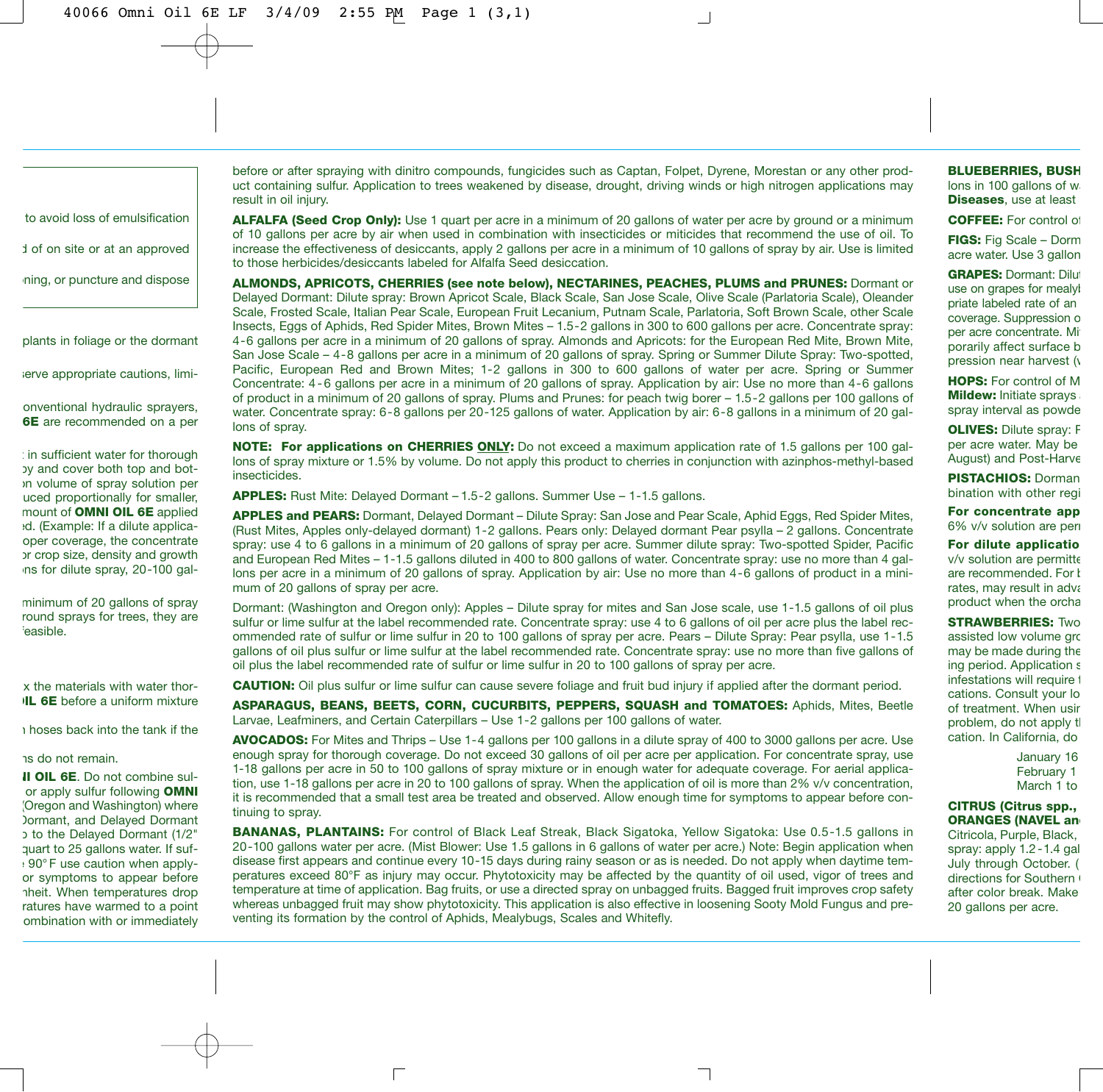Dyrene, Morestan or any other prodds or high nitrogen applications may

ter per acre by ground or a minimum s that recommend the use of oil. To gallons of spray by air. Use is limited

**, PLUMS and PRUNES:** Dormant or ive Scale (Parlatoria Scale), Oleander atoria, Soft Brown Scale, other Scale gallons per acre. Concentrate spray: the European Red Mite, Brown Mite, Summer Dilute Spray: Two-spotted, water per acre. Spring or Summer by air: Use no more than 4-6 gallons rer – 1.5-2 gallons per 100 gallons of 6-8 gallons in a minimum of 20 gal-

ation rate of 1.5 gallons per 100 galjunction with azinphos-methyl-based

Scale, Aphid Eggs, Red Spider Mites, Pear psylla – 2 gallons. Concentrate e spray: Two-spotted Spider, Pacific ntrate spray: use no more than 4 galhan 4-6 gallons of product in a mini-

se scale, use 1-1.5 gallons of oil plus ons of oil per acre plus the label rec- – Dilute Spray: Pear psylla, use 1-1.5 ray: use no more than five gallons of ay per acre.

f applied after the dormant period.

**TOMATOES:** Aphids, Mites, Beetle er.

of 400 to 3000 gallons per acre. Use plication. For concentrate spray, use equate coverage. For aerial applicail is more than 2% v/v concentration, for symptoms to appear before con-

w Sigatoka: Use 0.5-1.5 gallons in r acre.) Note: Begin application when ed. Do not apply when daytime temantity of oil used, vigor of trees and ts. Bagged fruit improves crop safety osening Sooty Mold Fungus and pre**BLUEBERRIES, BUSHBERRIES, CANEBERRIES:** For control of Mites, Powdery Mildew and Rust, apply 0.75-1.5 gallons in 100 gallons of water per acre. Using ground equipment, spray for optimum coverage of leaf surfaces. For **Fungal Diseases**, use at least 200 psi spray pressure.

**COFFEE:** For control of Green Scale, use 3-6 gallons in 100 gallons of water per acre. Use only water as a diluent.

**FIGS:** Fig Scale – Dormant or Delayed Dormant: Dilute spray: Use 2-3 gallons per 100 gallons in 300 to 600 gallons per acre water. Use 3 gallons for severe infestations. Concentrate spray: use 4-6 gallons in a minimum of 50 gallons of spray.

**GRAPES:** Dormant: Dilute Spray: Mealybug – Use 1-2 gallons plus the appropriate labeled rate of an insecticide registered for use on grapes for mealybug control in 200 to 300 gallons water per acre. Concentrate spray: use 1-2 gallons plus the appropriate labeled rate of an insecticide registered for use on grapes for mealybug control per acre in enough water for thorough coverage. Suppression of Grape and Variegated leafhopper nymphs: use 1 to 1.5 gallons per 100 gallons dilute or 1-3 gallons per acre concentrate. Mite suppression: 1-2 gallons per acre concentrate. Narrow range oils such as **OMNI OIL 6E** can temporarily affect surface bloom appearance but will not cause subsurface injury. When applied for leafhopper or mite suppression near harvest (within 2 days) **OMNI OIL 6E** should not be applied to grapes for fresh market.

**HOPS:** For control of Mites and Powdery Mildew: Use 1-2 gallons of oil in 100 gallons of water per acre. Note: **Powdery Mildew:** Initiate sprays at early leaf stage. Continue sprays every 10-14 days. Mite control will be effective under the same spray interval as powdery mildew sprays. Discontinue sprays at Burr development.

**OLIVES:** Dilute spray: Parlatoria, Oleander, Olive and Black Scales, Spider Mites – Use 1.5 gallons in 400 to 500 gallons per acre water. May be used post-bloom. (Late May through June when crawlers are present) Summer (July 15 through August) and Post-Harvest (October through November).

**PISTACHIOS:** Dormant or Delayed Dormant Applications: Soft Scale, Wintering *Phytocoris* – For use alone or in combination with other registered products shown effective for Soft Scale:

**For concentrate applications:** Use 4-8 gallons of **OMNI OIL 6E** in 70-150 gallons of water per acre. No more than 6% v/v solution are permitted as a concentrate application.

**For dilute applications:** Use 5-10 gallons of **OMNI OIL 6E** in 250-500 gallons of water per acre. No more than 2% v/v solution are permitted as a dilute application. For moderate to severe insect population, the concentrate applications are recommended. For best results, apply by mid-February. Applications made in January or February, especially at higher rates, may result in advanced bud break and bloom, which may increase the potential for frost damage. Do not apply the product when the orchard is not vigorous or when under stress.

**STRAWBERRIES:** Two Spotted Spider Mites – Use 1.0%-2.0% volume to volume in 60 gallons of water/acre with air assisted low volume ground applicators or 200 gallons of water/acre with standard ground spray equipment. Application may be made during the winter months when plants are semi-dormant. Do not use oil from peak bloom through peak fruiting period. Application should be made when mites are at no more than a moderate infestation level. Higher levels of mite infestations will require treatment with more effective miticides. Make applications at no less than 14 days between applications. Consult your local Extension Office for more specific local mite threshold density recommendations for this type of treatment. When using refined petroleum oils on strawberries there will be a danger of phytotoxicity. To minimize the problem, do not apply this product when warm temperatures, 75° F and higher, are expected for several days after application. In California, do not apply this product from:

January 16 to May 30 in Orange and San Diego counties and the Oxnard Plains February 1 to June 15 in the Santa Maria Valley March 1 to June 30 in Monterey and Santa Cruz counties.

#### **CITRUS (Citrus spp.,** *Fortunella* **spp.)**

 $\Box$ 

**ORANGES (NAVEL and VALENCIA), GRAPEFRUIT, MANDARINS, CITRON and OTHER CITRUS spp.:** Red, Yellow, Citricola, Purple, Black, and Brown Soft Scales, Red Spider Mites, Pacific Spider Mites, Two-Spotted Spider Mites – Dilute spray: apply 1.2 -1.4 gallons in late Summer through October. For Southern California make application to Grapefruit from July through October. (Navels, July and August; Valencias, July through September.) Oxnard Plains; follow application directions for Southern California except applications can be made throughout the year. On navels do not apply during or after color break. Make applications in enough water for thorough coverage. Concentrate Spray: Apply in a minimum of 20 gallons per acre.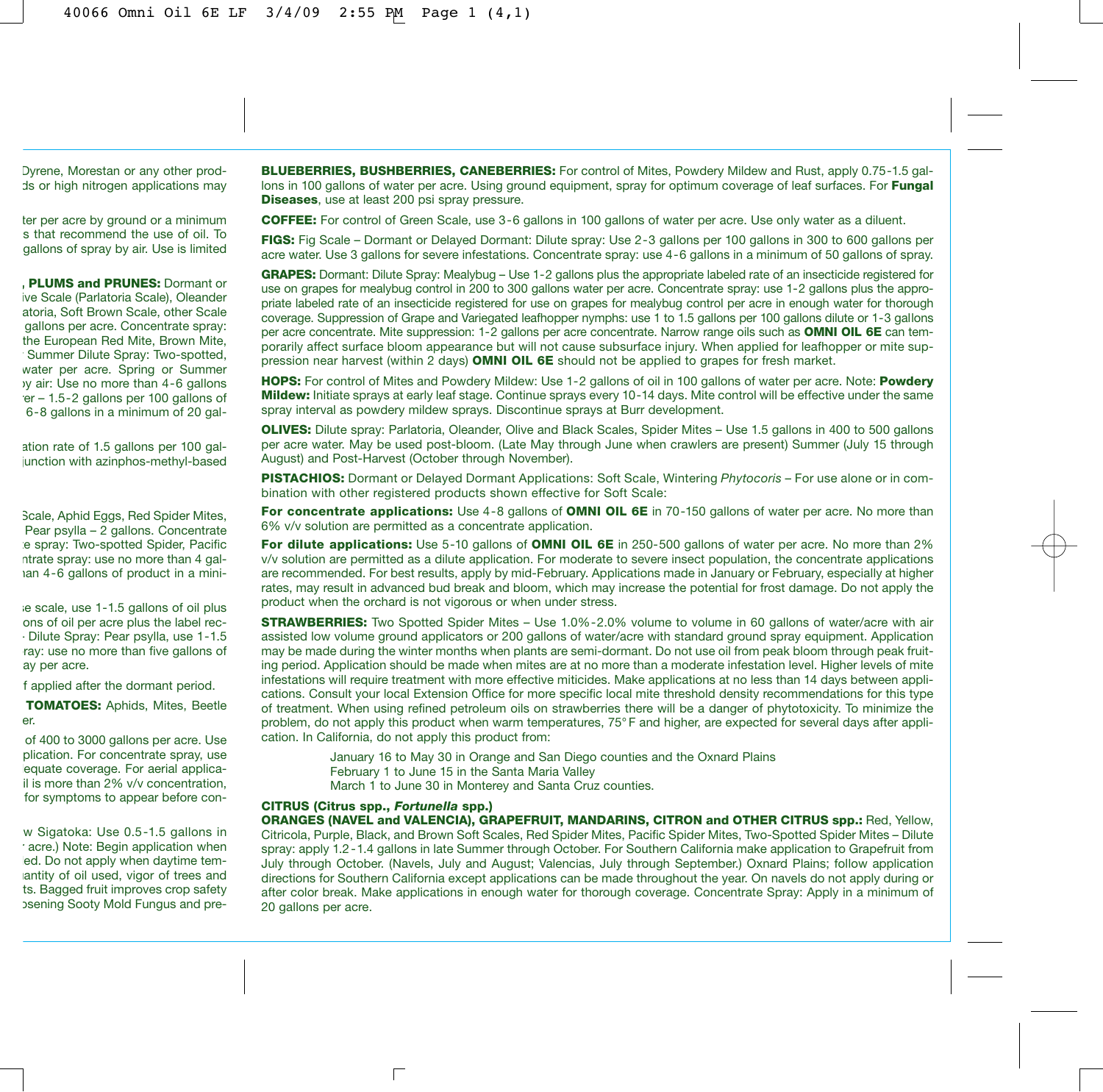**LEMONS and LIMES:** Dilute spray: Red, Yellow, Purple, Black, and Brown Soft Scales; Red Spider Mites, Bud Mites, Flat Mites – apply 1.2-1.4 gallons. Apply in late spring and late summer through December. For California; Central California – apply 1.2 -1.4 gallons in August and September only. Southern California (Coastal) apply .5 -1.4 gallons in May and June and/or September through December, (Interior) apply .5-1.4 gallons in April and May and/or September through November. Oxnard Plains; follow application directions for Southern California except applications can be made throughout the year, no timing restrictions. Make applications in enough water for thorough coverage. Concentrate Spray: Apply in a minimum of 20 gallons per acre.

**ALL CITRUS VARIETIES:** All citrus varieties – use as an adjuvant: This product may be used as an adjuvant with a suitable insecticide or miticide. Do not exceed 0.4% v/v concentration. Do not use oil when freezing temperatures are expected within 24 hours of the application. Care should be taken in combining oil sprays with certain miticides and insecticides, due to possible increased phytotoxicity when applied over foliage. See an Agriculture Extension Service agent for recommendations on special combinations.

#### **TROPICAL FRUITS (Kiwi, Mango, Papaya, Pineapple):**

**Kiwi:** For control of Latania Scale, Greedy Scale, Oleander Scale, and San Jose Scale: Use 4-6 gallons of oil per 100 gallons of water per acre. Use the higher rate when scale populations are high.

**Mango:** For control of Mites and Powdery Mildew: Use 1-1.5 gallons of oil in 100 gallons of water per acre.

**Papaya:** For control of Mites, Powdery Mildew, Papaya Ringspot Virus: Use 0.75-1.5 gallons in 100 gallons of water per acre.

**Pineapple:** For control of Mealybugs, Bud Moth, Chinese Rose Beetle: Spray: Use 1-2 gallons of oil in 100 gallons of water per acre. Dip: Use 1-2 gallons of oil in 100 gallons of water. Dip for 30 seconds.

**TOBACCO:** For control of Aphids, Mites, Beetle Larvae, Leafminers, Thrips, Leafhopper, Whitefly: Use 0.75-1 gallon of oil per 100 gallons of water.

**WALNUTS:** Delayed dormant: Black, San Jose, Olive, Frosted, Calico, European Fruit Lecanium Scales, Red Spider Mite Eggs and Walnut Aphid Eggs – Dilute Spray: use 2 gallons in 300 to 500 gallons. Foliar (Fully expanded leaves): Spider Mites – use 4 gallons per acre in 200 to 400 gallons of water. Concentrate Spray: For delayed dormant and foliar sprays, apply in a minimum of 40 gallons of water per acre. Use oil only on trees that have not suffered from lack of moisture or other stressing factors during the growing season. Do not apply when soil moisture is low. Do not apply after husk split. As an adjuvant for neutral copper compounds for control of Walnut Blight in pre- and post-bloom sprays: Use 1 quart per 100 gallons of water as a dilute spray. Follow dosages and timings on the copper product label.

# **SHADE TREES, SHRUBS, ORNAMENTALS, FLOWERS AND FOLIAGE PLANTS**

**SHADE TREES, SHRUBS, ORNAMENTALS, FLOWERS AND FOLIAGE PLANTS:** Shade Trees\* and Shrubs including Conifers, Deciduous Broadleaf Evergreens and Woody Ornamentals: Aphids, Adelgids, Bugs (immature), Certain Caterpillar, Eriophyid Mites, Gall Mites, Lace Bug, Leaf Beetle Larvae, Leafminer, Mealybug, Psyllids (immature), Sawfly (larvae), Scales (immature), Spider Mites, Whiteflies (immature): Winter Dormant Period as needed – 2-4 gallons oil per 100 gallons water. Summer (Foliar or Cover), as needed – 1-3 gallons of oil per 100 gallons water.

**Ornamental Trees\*:** Shrubs along city streets, other rights-of-way including Conifers, Deciduous and Broadleaf Evergreens: Aphids, Adelgids, Bugs (immature), Certain Caterpillar, Eriophyid Mites, Gall Mites, Lace Bug, Leaf Beetle Larvae, Leafminer, Mealybug, Psyllids (immature), Sawfly (larvae), Scales (immature), Spider Mites, Whiteflies (immature): Winter Dormant Period as needed – 2-4 gallons of oil per 100 gallons water. Summer (Foliar or Cover), as needed – 1-3 gallons of oil per 100 gallons water.

**Plants including Roses and other Flowering Shrubs:** Aphids, Adelgids, Bugs (immature), Certain Caterpillar, Eriophyid Mites, Gall Mites, Lace Bug, Leaf Beetle Larvae, Leafminer, Mealybug, Psyllids (immature), Sawfly (larvae), Scales (immature), Spider Mites, Whiteflies (immature): Winter Dormant Period as needed – 2-3 gallons oil per 100 gallons water. Summer (Foliar or Cover), as needed – 1-2 gallons of oil per 100 gallons water.

**Foliage Ornamentals and Bedding Plants:** Aphids, Adelgids, Bugs (immature), Certain Caterpillar, Eriophyid Mites, Gall Mites, Lace Bug, Leaf Beetle Larvae, Leafminer, Mealybug, Psyllids (immature), Sawfly (larvae), Scales (immature), Spider Mites, Whiteflies (immature): Winter Dormant Period as needed – 2-3 gallons oil per 100 gallons water. Summer (Foliar or Cover), as needed – 1-2 gallons of oil per 100 gallons water.

**\*Oil removes the glucose (blue) b** Always use lower dosage or test sp Japanese Holly and Spruce. Tenden

**Caution:** Spray no more than 4 times when buds have fully opened and sh leaves, or plant is under stress. For fa of California only, limit use to: Amer Crabapple, Norway Maple, Purple Le with the open blooms of certain plant

# **CONDIT AND LIMI**

#### **Read the Conditions of Sale – Wa If the terms are not acceptable, r**

The directions on this label are believ injury to the crop to which the produc ditions or the failure to follow the label Chemical Company (the "Company") mals, man or the environment. The C and is reasonably fit for the purpose re the control of the Company. The Com concerning the product, including no warranty shall be implied by law.

The exclusive remedy against the Co limited to, at Helena Chemical Compa

1. Refund of the purchase price paid 2. Replacement of the product used

To the extent allowed by law, the Cor special, indirect, incidental, or conseq its or income. The Company and the s ditions of sale and limitation of warra

© Copyright Helena Holding Compan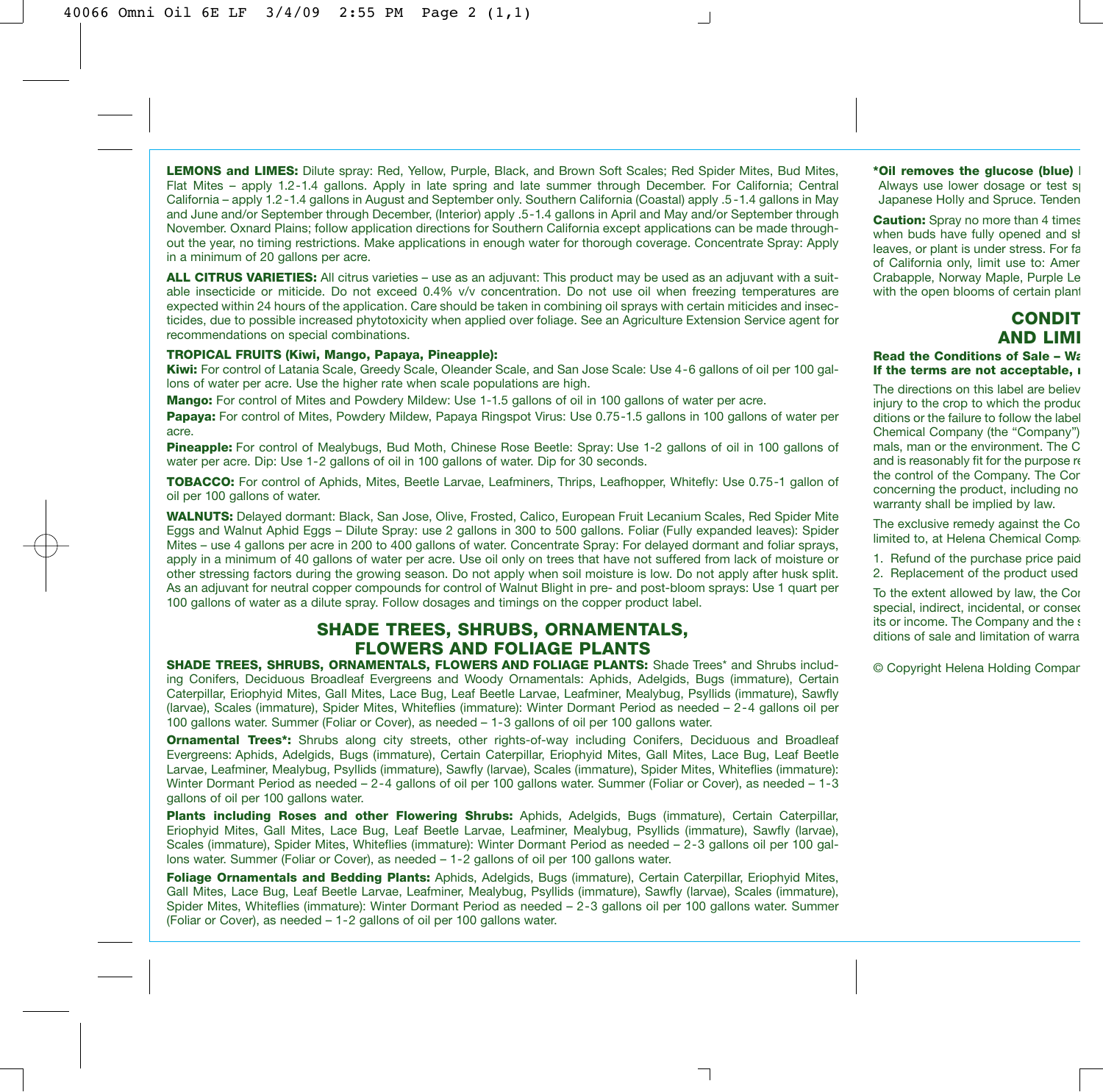pider Mites, Bud Mites, For California; Central ly .5 -1.4 gallons in May d/or September through s can be made throughncentrate Spray: Apply

an adjuvant with a suitezing temperatures are ain miticides and insecension Service agent for

allons of oil per 100 gal-

r per acre. 00 gallons of water per

of oil in 100 gallons of

y: Use 0.75-1 gallon of

Scales, Red Spider Mite panded leaves): Spider rmant and foliar sprays, rom lack of moisture or t apply after husk split. sprays: Use 1 quart per

es\* and Shrubs includugs (immature), Certain llids (immature), Sawfly ed – 2-4 gallons oil per r.

ciduous and Broadleaf Lace Bug, Leaf Beetle s, Whiteflies (immature):  $i$ over), as needed  $-1-3$ 

re), Certain Caterpillar, mature), Sawfly (larvae), gallons oil per 100 gal-

rpillar, Eriophyid Mites, ae), Scales (immature), gallons water. Summer **\*Oil removes the glucose (blue) bloom from such evergreens as Colorado Blue Spruce and Koster Spruce.** Always use lower dosage or test spray oil sensitive plants such as Cryptomeria, Smoke Tree, Chamaecypris, Juniper, Japanese Holly and Spruce. Tendency toward sensitivity: Red Cedar and Douglas Fir. Do not spray Walnut foliage.

**Caution:** Spray no more than 4 times during the growing season; use a 2-week minimum application interval. Do not spray when buds have fully opened and shoot elongation is occurring. Do not spray when there is obvious moisture deficit in leaves, or plant is under stress. For fall dormant applications, reduce rate to 2 gallons oil per 100 gallons water. In the state of California only, limit use to: American Red Oak, Japanese Black Pine, Dogwood, Weeping Cherry, Cornelian Cherry, Crabapple, Norway Maple, Purple Leaf Plum. Keep away from open blooms – bleaching and spotting has been observed with the open blooms of certain plants.

# **CONDITIONS OF SALE – LIMITED WARRANTY AND LIMITATIONS OF LIABILITY AND REMEDIES**

**Read the Conditions of Sale – Warranty and Limitations of Liability and Remedies before using this product. If the terms are not acceptable, return the product, unopened, and the full purchase price will be refunded.**

The directions on this label are believed to be reliable and should be followed carefully. Insufficient control of pests and/or injury to the crop to which the product is applied may result from the occurrence of extraordinary or unusual weather conditions or the failure to follow the label directions or good application practices, all of which are beyond the control of Helena Chemical Company (the "Company") or seller. In addition, failure to follow label directions may cause injury to crops, animals, man or the environment. The Company warrants that this product conforms to the chemical description on the label and is reasonably fit for the purpose referred to in the directions for use subject to the factors noted above which are beyond the control of the Company. The Company makes no other warranties or representations of any kind, express or implied, concerning the product, including no implied warranty of merchantability or fitness for any particular purpose, and no such warranty shall be implied by law.

The exclusive remedy against the Company for any cause of action relating to the handling or use of this product shall be limited to, at Helena Chemical Company's election, one of the following:

1. Refund of the purchase price paid by buyer or user for product bought, or

 $\Box$ 

2. Replacement of the product used

To the extent allowed by law, the Company shall not be liable and any and all claims against the Company are waived for special, indirect, incidental, or consequential damages or expense of any nature, including, but not limited to, loss of profits or income. The Company and the seller offer this product and the buyer and user accept it, subject to the foregoing conditions of sale and limitation of warranty, liability and remedies.

┑

© Copyright Helena Holding Company, 2009.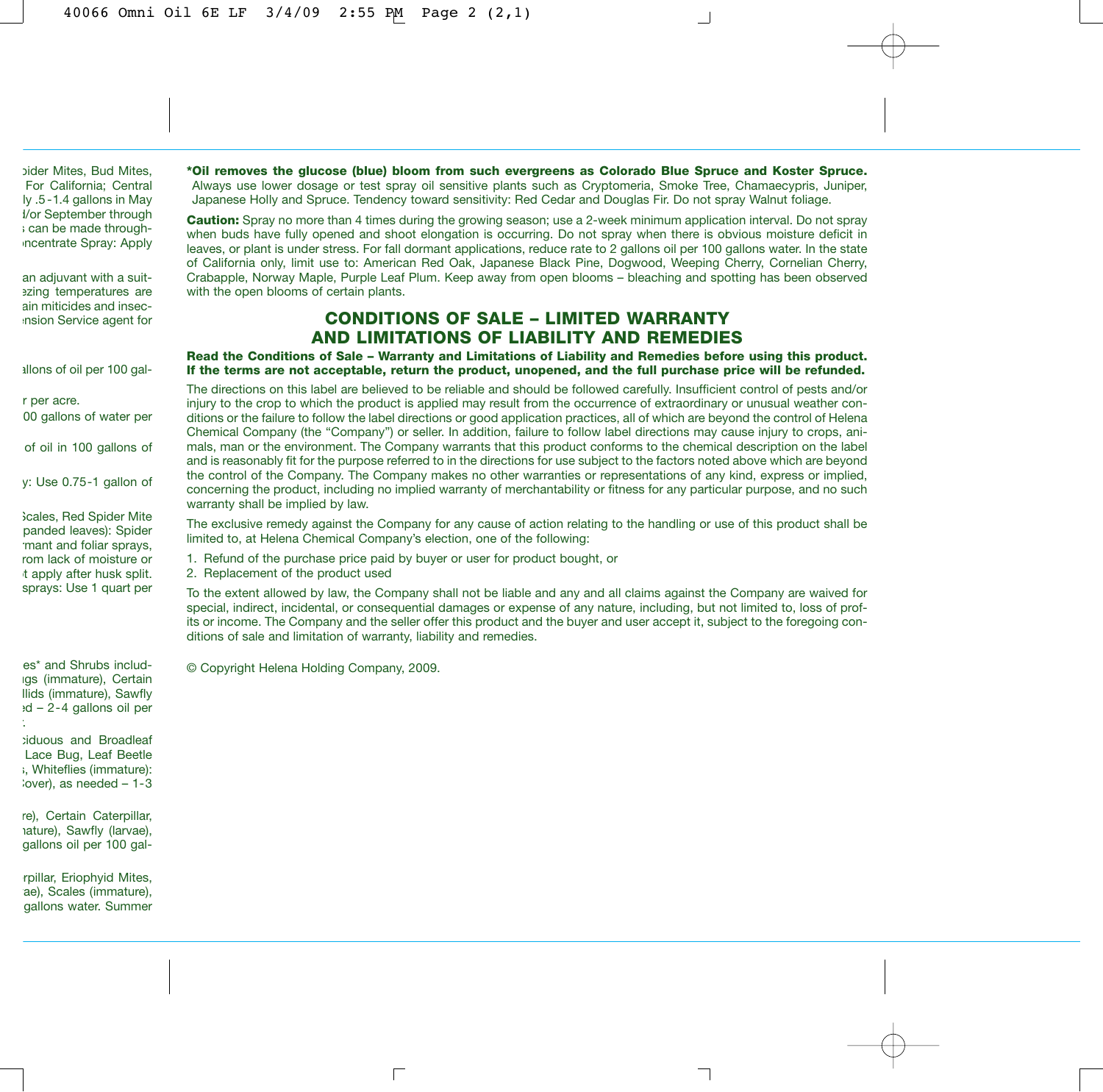$\Box$ 

**pruce and Koster Spruce.** ree, Chamaecypris, Juniper,

: spray Walnut foliage.

ication interval. Do not spray s obvious moisture deficit in 00 gallons water. In the state ng Cherry, Cornelian Cherry, spotting has been observed

# **TY DIES**

**before using this product. se price will be refunded.**

cient control of pests and/or nary or unusual weather conbeyond the control of Helena ay cause injury to crops, animical description on the label oted above which are beyond any kind, express or implied, ticular purpose, and no such

r use of this product shall be

the Company are waived for ut not limited to, loss of profsubject to the foregoing con-

# **A NA**

**O**

## **ACTIVE INGREDIENT:** Petroleum oil, paraffin base **INERT INGREDIENTS** . . . . **TOTAL**. . . . . . . . . . . . Superior Petroleum Oil Minim **NOTE: THIS PRODUCT IS I**

┙

F

Harmful if swallowed or abso breathing spray mist. Wash th

| <b>IF SWALLOWED:</b>         | Cal  |
|------------------------------|------|
|                              | Dο   |
|                              | Do   |
|                              | Do   |
| <b>IF INHALED:</b>           | Mo   |
|                              | If p |
|                              | mo   |
|                              | Cal  |
| <b>IF IN EYES:</b>           | Hol  |
|                              | Rei  |
|                              | Cal  |
| <b>NOTE TO PHYSICIAN: Pe</b> |      |
| <b>SEE IN</b>                |      |

**PESTICIDE DISPOSAL:** Wast

SN 0808/0309 EPA Reg. No.: 5905-368 EPA Est. No.: First letters of product 5905-GA-1=CG, 5905-AR-1=WA, 5

## **225 SCHILLING**

**Job #40066**